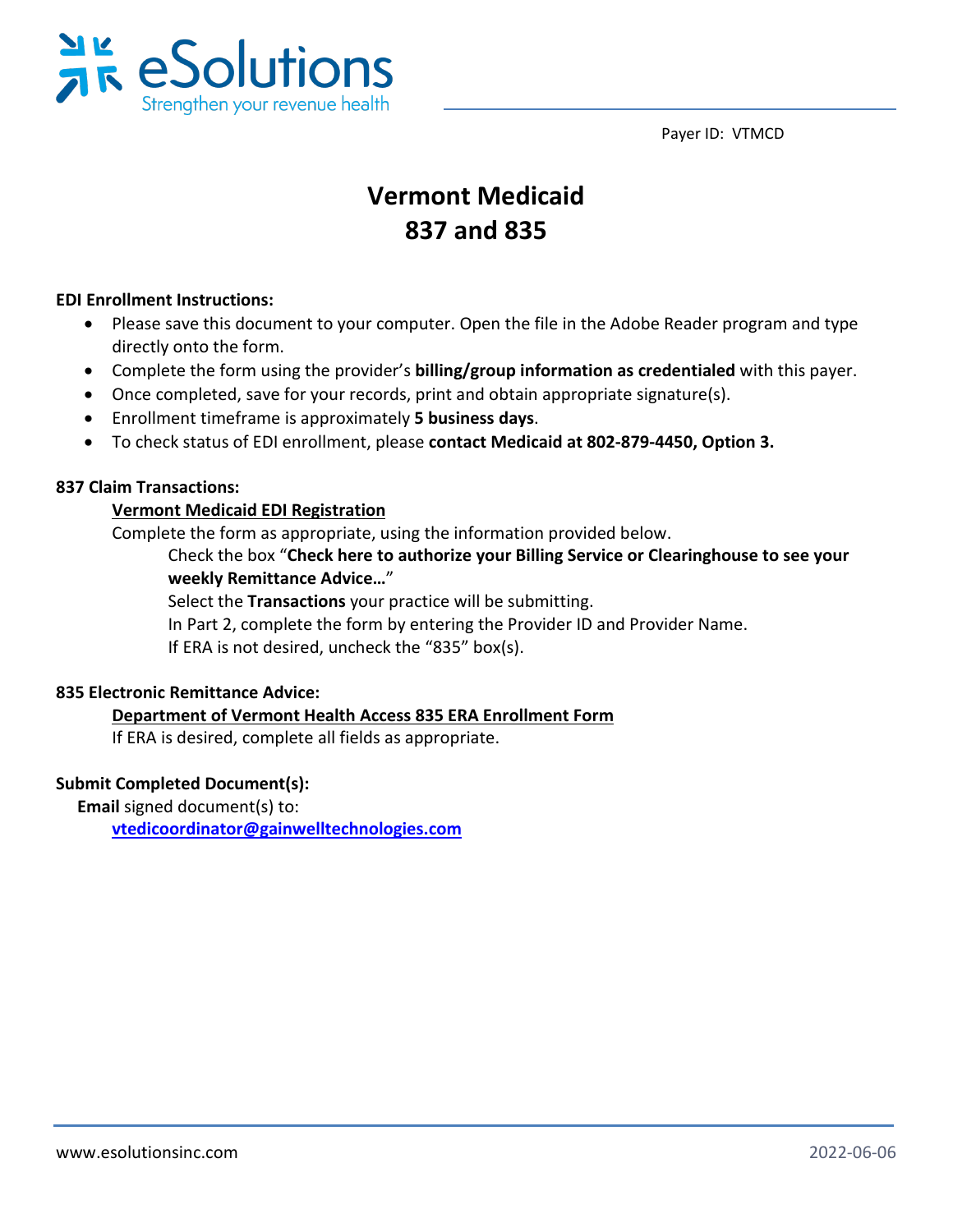# gainwell

## **Vermont Medicaid EDI Registration**

#### **Purpose**

Registration of Vermont Medicaid Trading Partners to allow access to the Vermont Medicaid Web Portal for test and production claim transaction uploads, and downloads of functional acknowledgements, submitted claim reports, claim status reports and remittance files.

#### **Who Must Register**

Any entity that will utilize the Vermont Medicaid Web Portal must complete the EDI Registration.

#### **Requirements**

- A completed Trading Partner Agreement with Vermont Medicaid.
- Identification of the Entity or Process utilized to certify that the Trading Partner is producing standard X12N transactions.
- Utilization of the Vermont Medicaid Companion Guide to ensure that the transactions meet the requirements of Vermont Medicaid.
- Accurate identification of all of the Vermont Medicaid Providers, by provider ID, served by the Trading Partner, and identification of transactions used by each. Timely notification to advise Gainwell of changes to the provider and transaction lists.

#### **Instructions**

- Part 1a. Provide the name, address, and contact information for the entity that will utilize the Vermont Medicaid Web Portal to send or receive electronic transactions. This entity may or may not be a Vermont Medicaid service provider but will be required to complete a Trading Partner Agreement with Vermont Medicaid.
- Part 1b. Identify the method of certification that transactions meet X12N standards and indicate all of the electronic transactions that the Trading Partner will utilize, either now or in the future when they are implemented.
- Part 2. Complete the Medicaid Provider list to identify each Vermont Medicaid Provider that has authorized the Trading Partner to send or receive its transactions. Identify all of the transactions that are authorized for each provider. List only the providers who will be identified in the claims as the "Billing Provider" or the "Pay-To Provider". Make additional copies if needed.

Mark only the transactions that this Trading Partner will process for the Vermont Medicaid Provider. This information will be used to route transactions to the Claims Processing System and back to Trading Partner directories.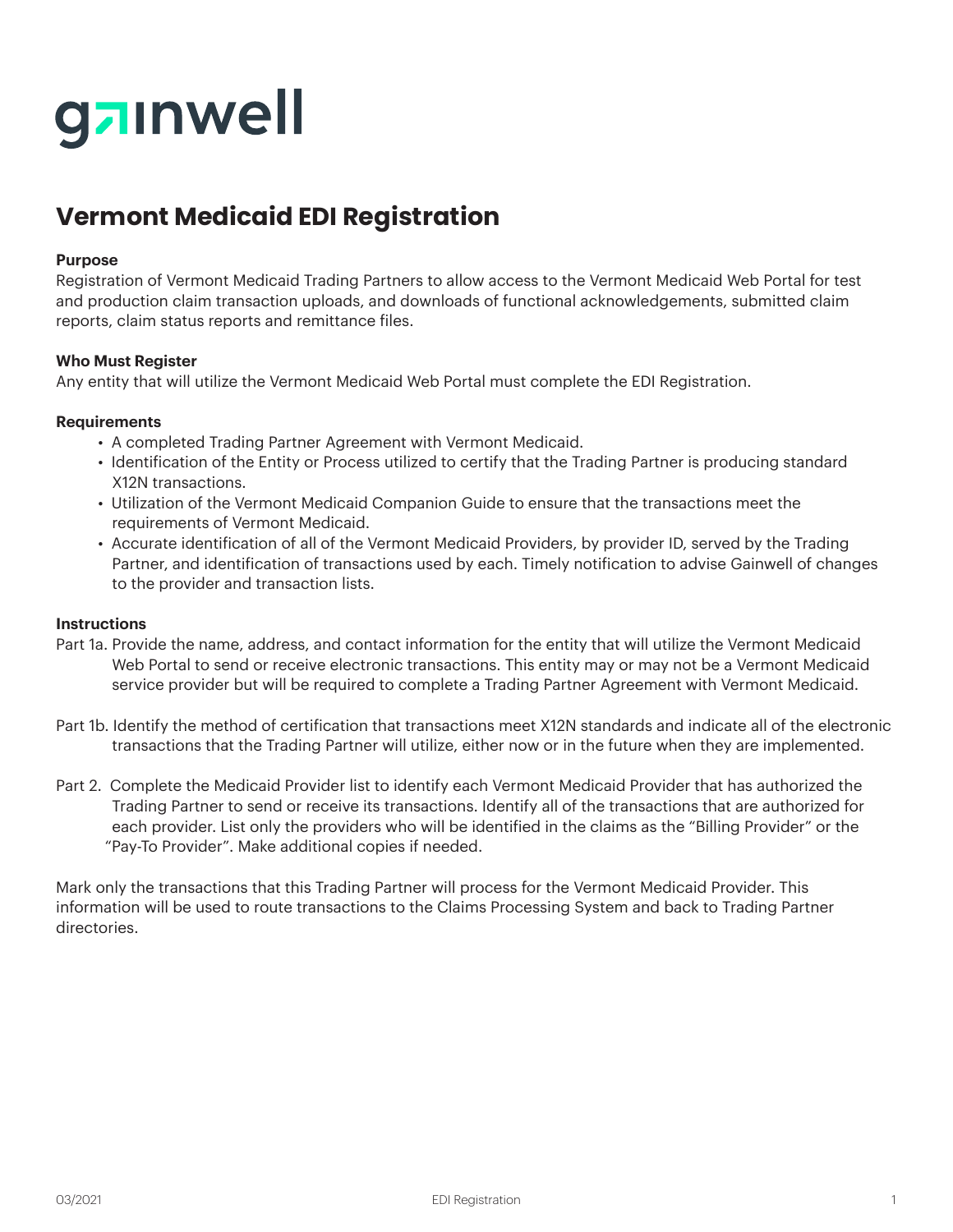## **Part 1a.**

| <b>Electronic Transactions</b>                         |           |                 |
|--------------------------------------------------------|-----------|-----------------|
| Trading Partner Name: eSolutions, Inc. fka ClaimRemedi |           |                 |
| Address: 8215 W. 108th Terrace                         |           |                 |
| City: Overland Park                                    | State: KS | Zip Code: 66210 |
| <b>Primary Contact Name: Enrollment Department</b>     |           |                 |
| Primary Contact Phone: 866-633-4726                    |           |                 |
|                                                        |           |                 |

### **Part 1b.**

**Pre-Certification** (please check one)

Using Provider Electronic Solutions Version 2.XX: Disributed by Gainwell

Certified by Independent Agency:

Translator Compliance Check:

\* Utilizing a Certified Vendor/Clearinghouse: eSolutions Inc. 701102047

Other (describe):

 $\blacktriangleright$  Check here to authorize your Billing Service or Clearinghouse to see your weekly Remittance Advice. Enter "R" if you wish to remove authorization.

**Transactions** (Check all that apply)

837 Institutional Inpatient  $|X|^{**}$ 835 Remittance (ERA in X12N format)

837 Institutional Outpatient | 999 Functional Acknowledgement 837 Institutional Nursing Home  $|X|$  276/277 Claim Status Inquiry/Response

837 Dental

837 Institutional Home Health  $|X|$  270/271 Eligibility Request/Response

837 Professional **Claim Accept/Reject Report** 

\*\* If you checked this box, it must be accompanied by the 835 Enrollment form. http://www.vtmedicaid.com/#/hipaaTools

#### **\*\*\*Gainwell Internal Use Only\*\*\***

Date: Approved By:

Trading Partner ID: Web Log-On: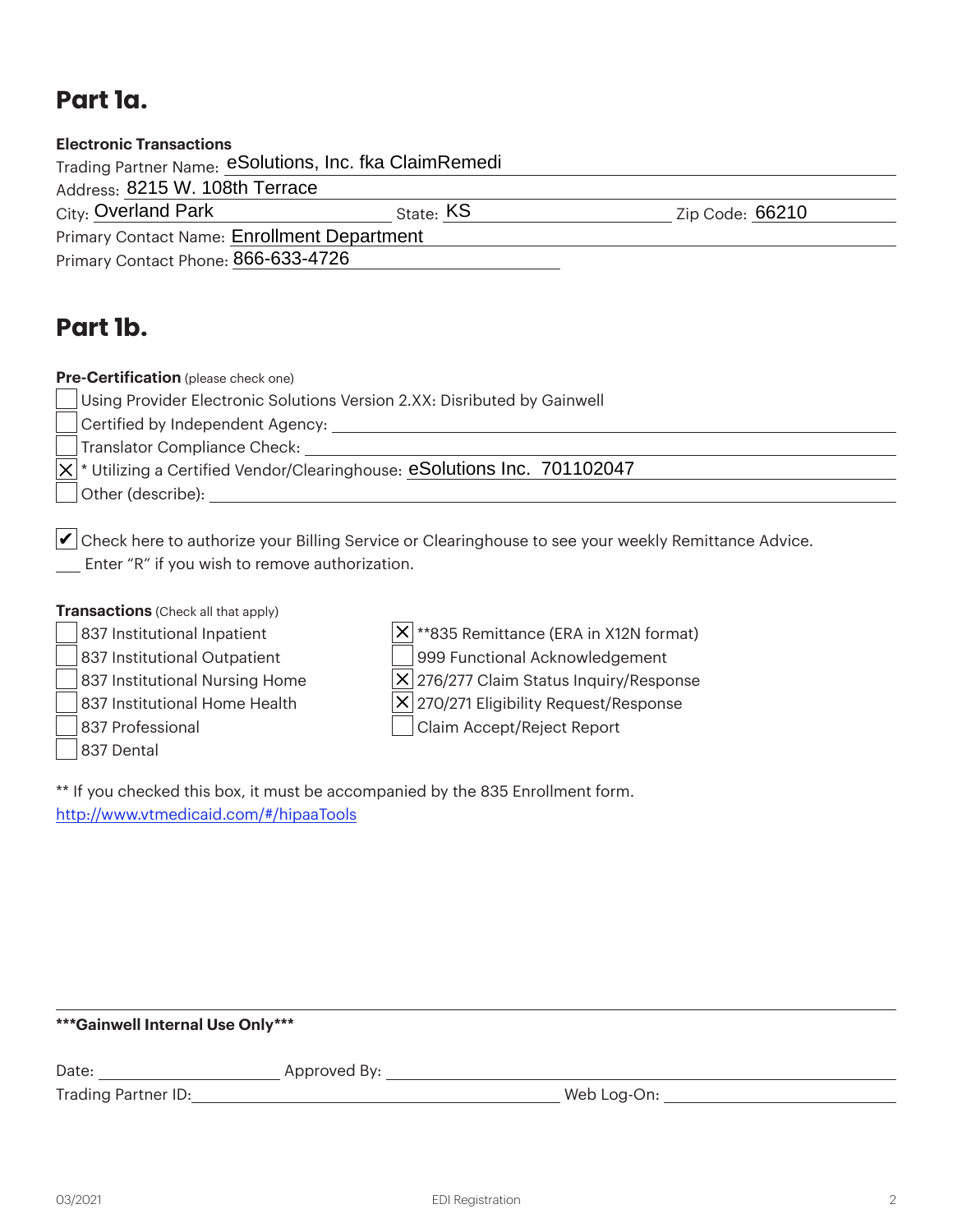## **Part 2.**

#### **Vermont Medicaid Provider List**

Check each transaction that is authorized by the Provider for this Trading Partner.

Trading Partner ID: 701102047

| <b>Provider ID</b> | <b>Provider Name</b> | <b>Provider Signature</b> | 837 | 837 P | 837D | 999                | Claim Accept/<br>Reject Rpt | 835                     | 270/271                 | 276/277                 | Remove |
|--------------------|----------------------|---------------------------|-----|-------|------|--------------------|-----------------------------|-------------------------|-------------------------|-------------------------|--------|
|                    |                      |                           |     |       |      | $\bar{\mathbf{v}}$ | $\overline{\mathbf{v}}$     | $\overline{\mathbf{v}}$ | $\overline{\mathbf{v}}$ | $\overline{\mathbf{v}}$ |        |
|                    |                      |                           |     |       |      |                    |                             |                         |                         |                         |        |
|                    |                      |                           |     |       |      |                    |                             |                         |                         |                         |        |
|                    |                      |                           |     |       |      |                    |                             |                         |                         |                         |        |
|                    |                      |                           |     |       |      |                    |                             |                         |                         |                         |        |
|                    |                      |                           |     |       |      |                    |                             |                         |                         |                         |        |
|                    |                      |                           |     |       |      |                    |                             |                         |                         |                         |        |
|                    |                      |                           |     |       |      |                    |                             |                         |                         |                         |        |
|                    |                      |                           |     |       |      |                    |                             |                         |                         |                         |        |
|                    |                      |                           |     |       |      |                    |                             |                         |                         |                         |        |
|                    |                      |                           |     |       |      |                    |                             |                         |                         |                         |        |
|                    |                      |                           |     |       |      |                    |                             |                         |                         |                         |        |
|                    |                      |                           |     |       |      |                    |                             |                         |                         |                         |        |
|                    |                      |                           |     |       |      |                    |                             |                         |                         |                         |        |
|                    |                      |                           |     |       |      |                    |                             |                         |                         |                         |        |
|                    |                      |                           |     |       |      |                    |                             |                         |                         |                         |        |